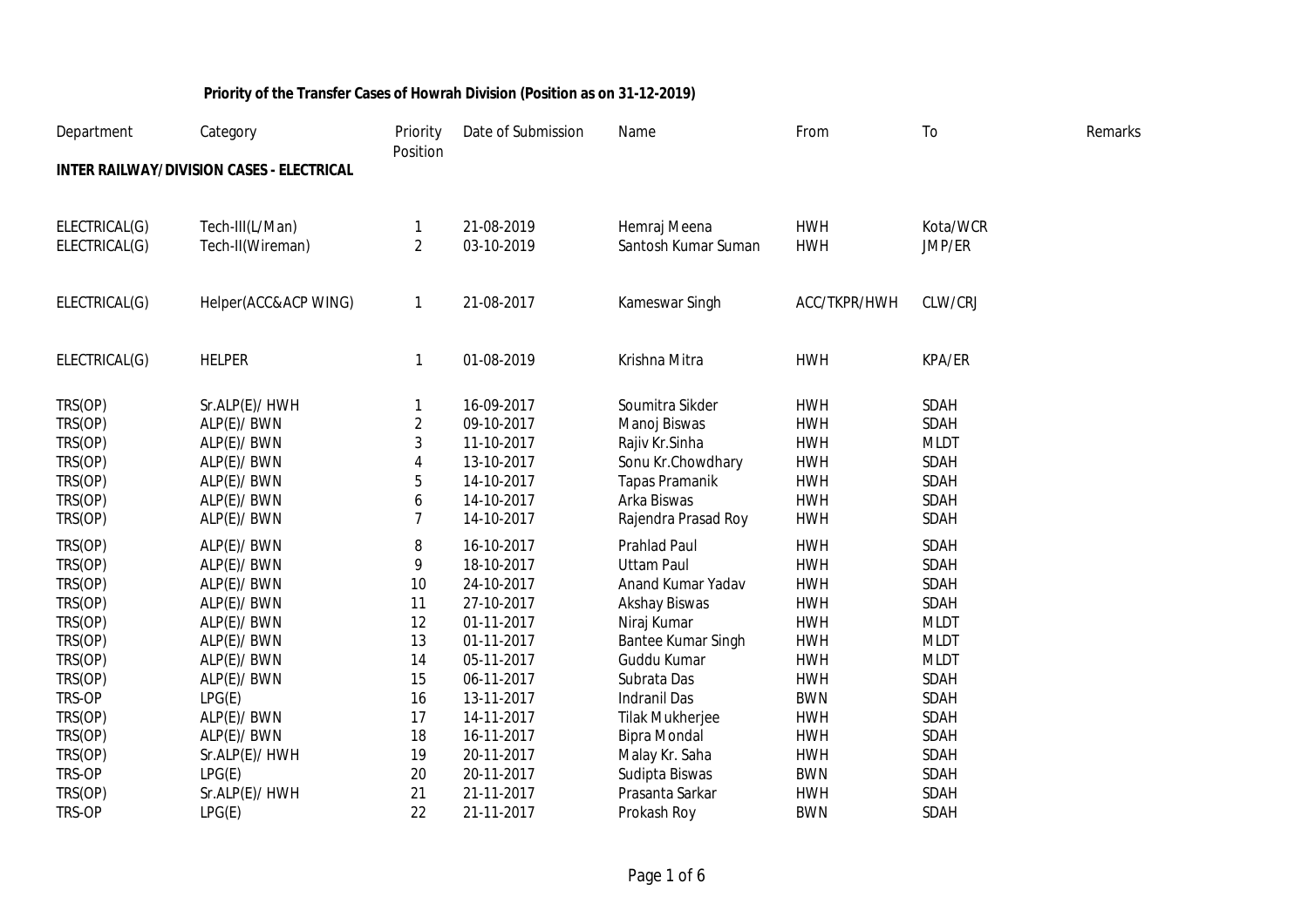| Department | Category       | Priority | Date of Submission | Name                    | From       | To                 | Remarks |
|------------|----------------|----------|--------------------|-------------------------|------------|--------------------|---------|
|            |                | Position |                    |                         |            |                    |         |
| TRS-OP     | LPG(E)         | 23       | 21-11-2017         | Joydeep Biswas          | <b>BWN</b> | SDAH               |         |
| TRS-OP     | LPG(E)         | 24       | 21-11-2017         | Naushad Ali             | <b>BWN</b> | SDAH               |         |
| TRS(OP)    | Sr.ALP(E)/ HWH | 25       | 22-11-2017         | Suphal Sarkar           | <b>HWH</b> | SDAH               |         |
| TRS-OP     | LPS(E)         | 26       | 22-11-2017         | Ranajit Ghosh           | <b>BWN</b> | SDAH               |         |
| TRS(OP)    | Sr.ALP(E)/ HWH | 27       | 23-11-2017         | Subhendu Barai          | <b>HWH</b> | SDAH               |         |
| TRS(OP)    | Sr.ALP(E)/ HWH | 28       | 23-11-2017         | Sujit Roy               | <b>HWH</b> | SDAH               |         |
| TRS(OP)    | ALP(E)/ BWN    | 29       | 12-12-2017         | Kallol Roy              | <b>HWH</b> | SDAH               |         |
| TRS(OP)    | ALP(E)/ BWN    | 30       | 13-12-2017         | Raj Kumar Jaiswal       | <b>HWH</b> | <b>MLDT</b>        |         |
| TRS(OP)    | ALP(E)/BWN     | 31       | 18-12-2017         | <b>Bishwjeet Bharti</b> | <b>HWH</b> | <b>MLDT</b>        |         |
| TRS(OP)    | ALP(E)/BWN     | 32       | 18-12-2017         | Krishna Ballav Kumar    | <b>HWH</b> | <b>MLDT</b>        |         |
| TRS(OP)    | ALP(E)/BWN     | 33       | 20-12-2017         | Arindam Mazumder        | <b>HWH</b> | SDAH               |         |
| TRS(OP)    | ALP(E)/BWN     | 34       | 21-12-2017         | Shashi Kumar            | <b>HWH</b> | <b>MLDT</b>        |         |
| TRS(OP)    | ALP(E)/BWN     | 35       | 11-01-2018         | Suman Roy               | <b>HWH</b> | SDAH               |         |
| TRS(OP)    | ALP(E)/BWN     | 36       | 16-02-2018         | Manohar Kumar           | <b>HWH</b> | <b>MLDT</b>        |         |
| TRS(OP)    | ALP(E)/BWN     | 37       | 19-02-2018         | Kumar Siddhartha        | <b>HWH</b> | <b>MLDT</b>        |         |
| TRS-OP     | LPG(E)         | 38       | 21-02-2018         | Sanjeev Kumar           | <b>BWN</b> | <b>MLDT</b>        |         |
| TRS-OP     | LPG(E)         | 39       | 21-02-2018         | Ravinandan Kumar        | <b>BWN</b> | DNR/ECR (on spouse |         |
|            |                |          |                    |                         |            | Ground)            |         |
| TRS-OP     | LPG(E)         | 40       | 22-03-2018         | Rakesh Kr. Gupta        | <b>BWN</b> | DNR/ECR            |         |
| TRS(OP)    | ALP(E)/BWN     | 41       | 11-04-2018         | Rakesh Kumar Bharti     | <b>HWH</b> | <b>MLDT</b>        |         |
| TRS(OP)    | ALP(E)/BWN     | 42       | 11-04-2018         | Raj Kumar               | <b>HWH</b> | <b>MLDT</b>        |         |
| TRS-OP     | LPG(E)         | 43       | 03-05-2018         | Krishna Das             | <b>BWN</b> | MLDT (on spouse    |         |
|            |                |          |                    |                         |            | Ground)            |         |
| TRS(OP)    | ALP(E)/BWN     | 44       | 15-05-2018         | Amit Kumar Mandal       | <b>HWH</b> | SDAH               |         |
| TRS(OP)    | ALP(E)/BWN     | 45       | 15-05-2018         | Surajit Roy             | <b>HWH</b> | SDAH               |         |
| TRS(OP)    | ALP(E)/BWN     | 46       | 30-07-2018         | Suryamani Kumar         | <b>HWH</b> | <b>MLDT</b>        |         |
| TRS(OP)    | ALP(E)/BWN     | 47       | 13-08-2018         | Kartick Halder          | <b>HWH</b> | SDAH               |         |
| TRS(OP)    | ALP(E)/BWN     | 48       | 14-08-2018         | Abhishek Karmakar       | <b>HWH</b> | SDAH               |         |
| TRS(OP)    | ALP(E)/BWN     | 49       | 20-08-2018         | Ajay Kumar Chaudhary    | <b>HWH</b> | <b>DNR</b>         |         |
| TRS(OP)    | ALP(E)/BWN     | 50       | 06-09-2018         | Debaldeb Debnath        | <b>HWH</b> | SDAH               |         |
| TRS(OP)    | ALP(E)/BWN     | 51       | 19-09-2018         | Apurba Sarkar           | <b>HWH</b> | SDAH               |         |
| TRS(OP)    | ALP(E)/BWN     | 52       | 19-09-2018         | Avishek Barua           | <b>HWH</b> | SDAH               |         |
| TRS(OP)    | ALP(E)/BWN     | 53       | 29-10-2018         | Sabui Biswas            | <b>HWH</b> | SDAH               |         |
| TRS(OP)    | ALP(E)/BWN     | 54       | 29-10-2018         | Suresh Halder           | <b>HWH</b> | <b>SDAH</b>        |         |
| TRS(OP)    | ALP(E)/BWN     | 55       | 29-10-2018         | Pijush Biswas           | <b>HWH</b> | SDAH               |         |
| TRS(OP)    | ALP(E)/BWN     | 56       | 29-10-2018         | Kartick Biswas          | <b>HWH</b> | SDAH               |         |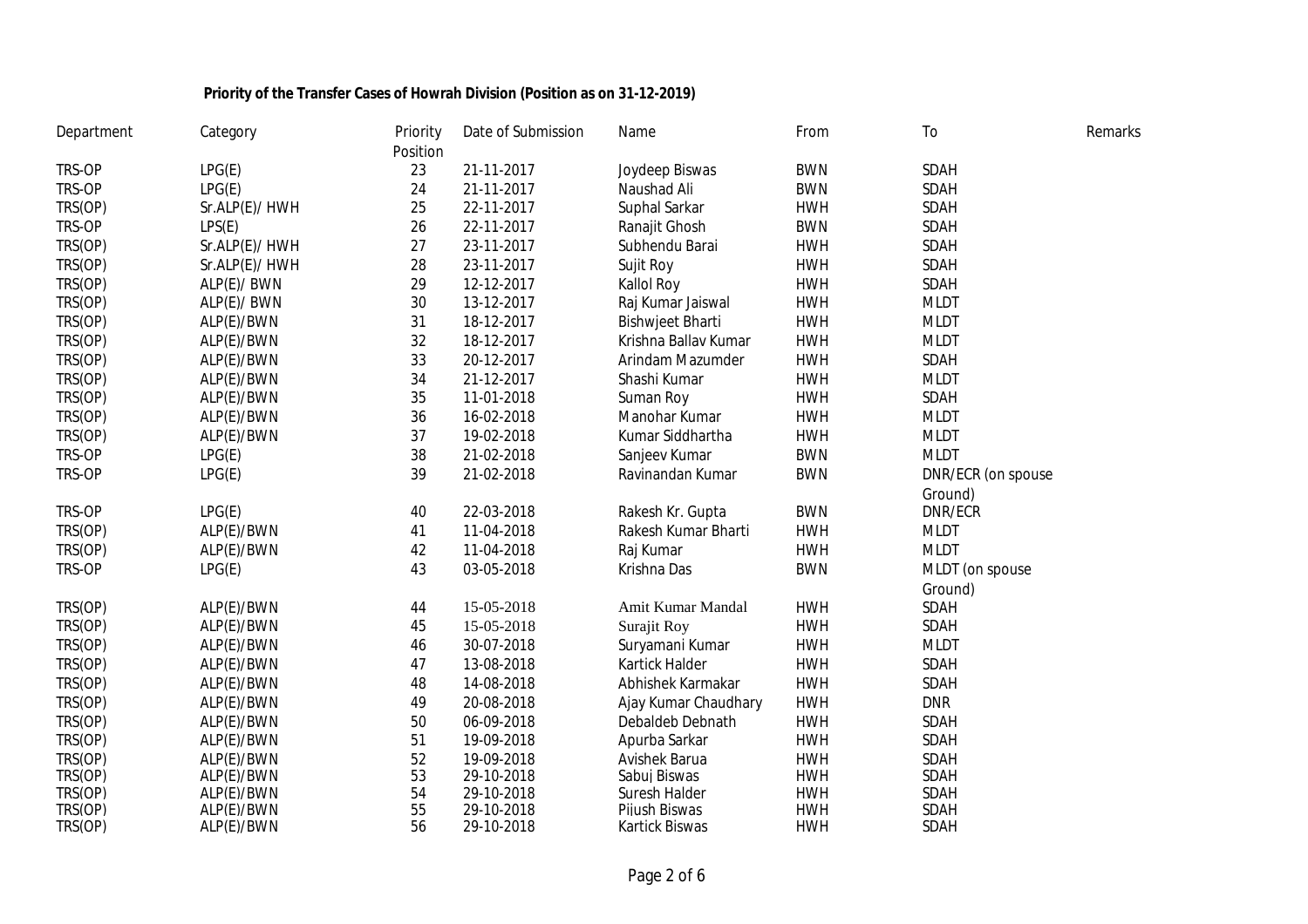| Department | Category     | Priority | Date of Submission | Name                | From       | To               | Remarks          |
|------------|--------------|----------|--------------------|---------------------|------------|------------------|------------------|
|            |              | Position |                    |                     |            |                  |                  |
| TRS(OP)    | LPG(E)       | 57       | 05-11-2018         | Raj Karan Singh     | <b>BWN</b> | <b>MLDT</b>      | On Spouse Ground |
| TRS(OP)    | $LPS-II(E)$  | 58       | 05-11-2018         | Suraj Kumar         | <b>BWN</b> | <b>MLDT</b>      |                  |
| TRS(OP)    | ALP(E)/BWN   | 59       | 06-11-2018         | Sourav Sarkar       | <b>HWH</b> | SDAH             |                  |
| TRS(OP)    | ALP(E)/BWN   | 60       | 06-11-2018         | Suman Sarkar        | <b>HWH</b> | SDAH             |                  |
| TRS(OP)    | ALP(E)/BWN   | 61       | 15-11-2018         | Kuldeep Kumar       | <b>HWH</b> | <b>MLDT</b>      |                  |
| TRS(OP)    | ALP(E)/BWN   | 62       | 15-11-2018         | Arindam Karmakar    | <b>HWH</b> | SDAH             |                  |
| TRS(OP)    | ALP(E)/BWN   | 63       | 14-12-2018         | Tapas Das           | <b>HWH</b> | SDAH             |                  |
| TRS(OP)    | ALP(E)/BWN   | 64       | 14-12-2018         | Dipankar Biswas     | <b>HWH</b> | SDAH             |                  |
| TRS(OP)    | LPG(E)       | 65       | 18-12-2018         | <b>Bikram Kumar</b> | <b>HWH</b> | MGS/ECR          |                  |
| TRS(OP)    | LPG(E)       | 66       | 18-12-2018         | Vikash Kumar        | <b>HWH</b> | MGS/ECR          |                  |
| TRS(OP)    | ALP(E)/BWN   | 67       | 18-01-2019         | Debarshi Mondal     | <b>HWH</b> | SDAH             |                  |
| TRS(OP)    | LPG(E)       | 68       | 18-02-2019         | Ravi Chaudhary      | <b>HWH</b> | MGS/ECR          |                  |
| TRS(OP)    | LPG(E)       | 69       | 18-02-2019         | Ranieet Kumar       | <b>HWH</b> | MGS/ECR          |                  |
| TRS(OP)    | ALP(E)       | 70       | 18-02-2019         | Proseniit Mondal    | <b>HWH</b> | SDAH             |                  |
| TRS(OP)    | ALP(E)       | 71       | 26-03-2019         | Pintu Bala          | <b>HWH</b> | SDAH             |                  |
| TRS(OP)    | ALP(E)       | 72       | 26-03-2019         | Pintu Kumar         | <b>HWH</b> | MGS/ECR          |                  |
| TRS(OP)    | LPG(E)       | 73       | 10-04-2019         | Sanjay Kumar        | <b>HWH</b> | <b>DNR</b>       |                  |
| TRS(OP)    | LPS(E)       | 74       | 22-04-2019         | Surai Kumar         | <b>HWH</b> | <b>MLDT</b>      | On Spouse Ground |
| TRS(OP)    | LPG(E)       | 75       | 22-04-2019         | Subodh Kumar        | <b>BWN</b> | DNR/ECR          |                  |
| TRS(OP)    | LPG(E)       | 76       | 22-04-2019         | Shiv Kumar          | <b>BWN</b> | MGS/ECR          |                  |
| TRS(OP)    | LPG(E)       | 77       | 29-04-2019         | Rasamoy Sannyasi    | <b>HWH</b> | DNR/ECR          |                  |
| TRS(OP)    | LPG(E)       | 78       | 29-04-2019         | Kumar Gourav        | <b>HWH</b> | <b>MLDT</b>      | On Spouse Ground |
| TRS(OP)    | LPG(E)       | 79       | 08-05-2019         | Nagendra Kumar      | <b>HWH</b> | DNR/ECR          |                  |
| TRS(OP)    | ALP(E)       | 80       | 10-05-2019         | Amrita Bakchi       | <b>HWH</b> | SDAH             |                  |
| TRS(OP)    | ALP(E)       | 81       | 10-05-2019         | Jitendra Kumar      | <b>HWH</b> | <b>MLDT</b>      |                  |
| TRS(OP)    | ALP(E)       | 82       | 27-05-2019         | ParthaHalder        | <b>HWH</b> | SDAH             |                  |
| TRS(OP)    | ALP(E)       | 83       | 03-06-2019         | Jaynath Prasad      | <b>HWH</b> | <b>DNR</b>       |                  |
| TRS(OP)    | ALP(E)       | 84       | 11-06-2019         | Hari Shankar Lal,   | <b>HWH</b> | DNR-Divn.E.C.RLY |                  |
| TRS(OP)    | ALP(E)       | 85       | 11-06-2019         | Sanjay Paswan,      | <b>HWH</b> | DNR-Divn.E.C.RLY |                  |
| TRS(OP)    | ALP(E)       | 86       | 11-06-2019         | Pintu Kumar         | <b>HWH</b> | MGS-Divn.E.C.RLY |                  |
| TRS(OP)    | ALP(E)       | 87       | 11-06-2019         | Ravi Chaudhary,     | <b>HWH</b> | DNR-Divn.E.C.RLY |                  |
| TRS(OP)    | $LPS-II(E)$  | 88       | 28-06-2019         | Abhay Kumar         | <b>HWH</b> | DNR-Divn.E.C.RLY |                  |
| TRS(OP)    | $LPS-II(E)$  | 89       | 12-07-2019         | Alok Kumar          | <b>HWH</b> | DNR-Divn.E.C.RLY |                  |
| TRS(OP)    | ALP(E)       | 90       | 16-07-2019         | Samir Mandal        | <b>HWH</b> | <b>MLDT</b>      |                  |
| TRS(OP)    | A LP(E)/Bwn  | 91       | 05-08-2019         | Dipu Kumar          | <b>HWH</b> | <b>DNR</b>       |                  |
| TRS(OP)    | A LP(E)/ Bwn | 92       | 26-08-2019         | Rakesh Kumar        | <b>HWH</b> | <b>DNR</b>       |                  |
| TRS(OP)    | A LP(E)/Bwn  | 93       | 26-08-2019         | Uday Kumar Rajak    | <b>HWH</b> | Sonpur           |                  |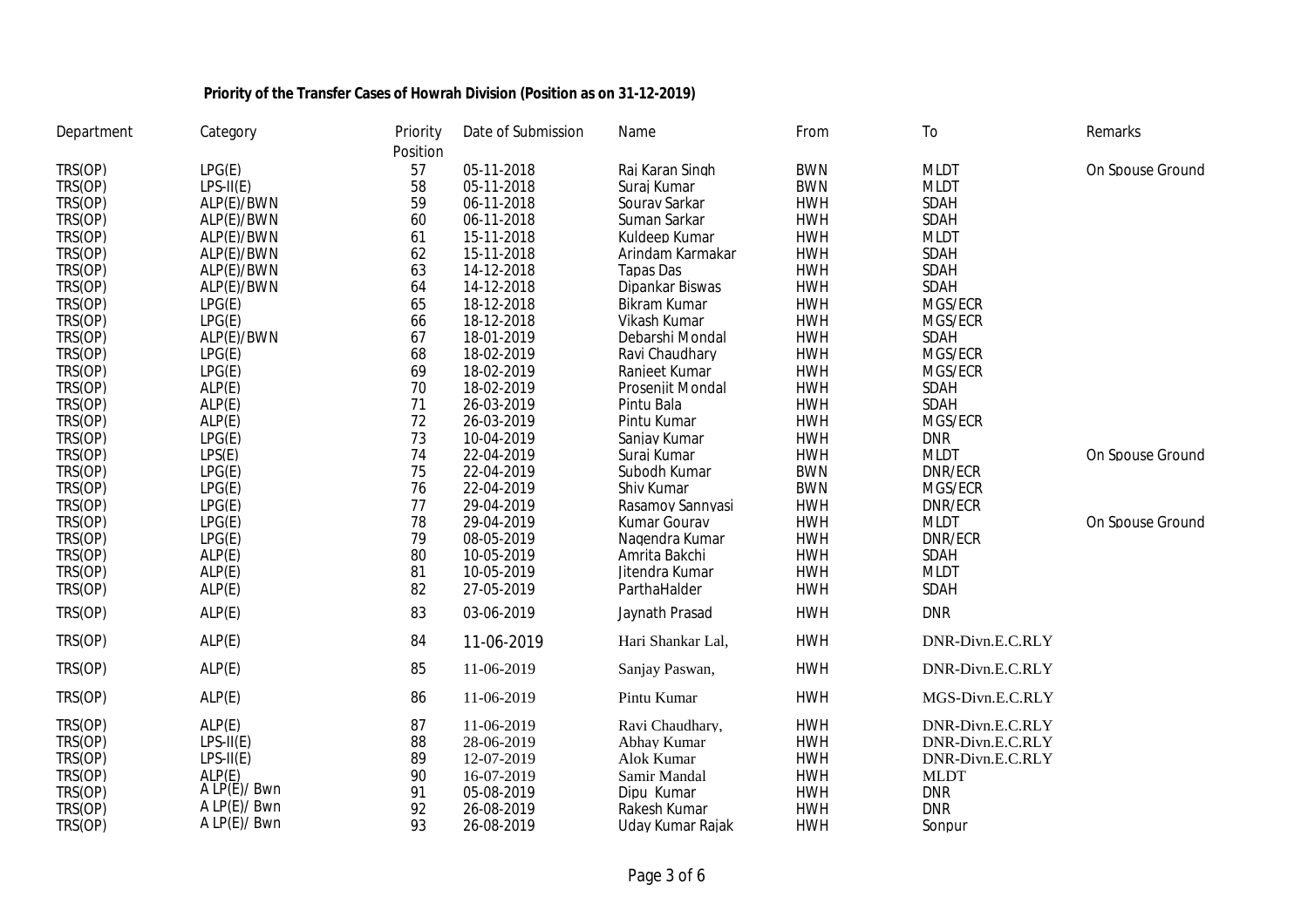| Department         | Category                    | Priority                | Date of Submission       | Name                        | From                     | To                              | Remarks          |
|--------------------|-----------------------------|-------------------------|--------------------------|-----------------------------|--------------------------|---------------------------------|------------------|
|                    |                             | Position                |                          |                             |                          |                                 |                  |
| TRS(OP)            | A LP(E)/ Bwn                | 94                      | 26-08-2019               | Pushpal Kumar               | <b>HWH</b>               | Sonpur                          |                  |
| TRS(OP)            | A LP(E)/Bwn                 | 95                      | 26-08-2019               | Pintu Kumar                 | <b>HWH</b>               | <b>DNR</b>                      |                  |
| TRS(OP)            | A LP(E)/ Bwn                | 96                      | 26-08-2019               | SatvaPrakashGautam          | <b>HWH</b>               | Varanasi                        |                  |
| TRS(OP)            | A LP(E)/ Bwn                | 97                      | 26-08-2019               | Ravi Shankar Kumar          | <b>HWH</b>               | <b>MLDT</b>                     |                  |
| TRS(OP)            | A LP(E)/ Bwn                | 98                      | 26-08-2019               | Ravi Kumar Raushan          | <b>HWH</b>               | <b>MGS</b>                      |                  |
| TRS(OP)            | A LP(E)/Bwn                 | 99                      | 28-08-2019               | Kumar Abhishak              | <b>HWH</b>               | <b>DNR</b>                      | On Spouse Ground |
| TRS(OP)            | A LP(E)/Bwn<br>A LP(E)/ Bwn | 100                     | 29-08-2019               | Alok Kumar                  | <b>HWH</b>               | <b>DNR</b>                      |                  |
| TRS(OP)            | A LP(E)/ Bwn                | 101                     | 29-08-2019               | Jainendra Bharti            | <b>HWH</b>               | <b>DNR</b>                      |                  |
| TRS(OP)            | A LP(E)/ Bwn                | 102                     | 16-09-2019               | Vishwajeet Kumar            | <b>HWH</b>               | <b>DNR</b>                      |                  |
| TRS(OP)            | A LP(E)/Bwn                 | 103                     | 16-09-2019               | Lalan Kumar                 | <b>HWH</b>               | <b>MGS</b>                      |                  |
| TRS(OP)            | A LP(E)/Bwn                 | 104                     | 17-09-2019               | Amit Kumar Singh            | <b>HWH</b>               | <b>MLDT</b>                     |                  |
| TRS(OP)<br>TRS(OP) | A LP(E)/ Bwn                | 105<br>106              | 17-09-2019<br>17-09-2019 | RakeshRanjan<br>Kumod Kumar | <b>HWH</b><br><b>HWH</b> | <b>MLDT</b><br><b>MLDT</b>      |                  |
|                    |                             |                         |                          | Prashant Kumar Keshri       |                          |                                 |                  |
| TRS(OP)            | ALP(E)/ BWN                 | 107                     | 01-10-2019               |                             | <b>HWH</b>               | <b>DNR</b>                      |                  |
| TRS(OP)            | ALP(E)/ BWN                 | 108                     | 01-10-2019               | Prashant Kumar              | <b>HWH</b>               | Sonepur                         |                  |
| TRS(OP)            | LPS-II/BWN                  | 109                     | 24-10-2019               | Rajeev Kumar                | <b>HWH</b>               | <b>DNR</b>                      |                  |
| TRS(OP)            | LPS-II/BWN                  | 110                     | 24-10-2019               | Rajesh Kumar                | <b>HWH</b>               | <b>DNR</b>                      |                  |
| TRS-EMU            | SSE/CS/HWH                  | 1                       | 16-11-2016               | Sri Ujjwal Mondal           | <b>HWH</b>               | CLW/CRJ                         |                  |
| TRS-EMU            | SSE/TRS/BWN                 | $\overline{c}$          | 05-01-2018               | Chandan Gorai               | <b>BWN</b>               | <b>CLW</b>                      |                  |
| TRS-EMU            | SSE/CS/HWH                  | 3                       | 23-01-2019               | Shashi Kumar Halder         | CS/HWH                   | SNPR/SDAH                       |                  |
| TRS-EMU            | Tech-III                    |                         | 29-04-2016               | Santosh Kumar               | <b>HWH</b>               | Harnaut/ECR                     | PH               |
| TRS-EMU            | Tech.III/HWH                | $\overline{\mathbf{c}}$ | 14-07-2017               | Sri Anil Kumar              | <b>HWH</b>               | <b>JMP WORKSHOP</b>             |                  |
| TRS-EMU            | Tech.III/HWH                | 3                       | 23-09-2017               | Prabhu Kumar                | <b>HWH</b>               | <b>DSL LOCO Shed Samastipur</b> |                  |
| TRS-EMU            | Tech.III/BWN                | 4                       | 28-11-2017               | Ravindra Sah                | <b>BWN</b>               |                                 |                  |
|                    |                             |                         |                          |                             |                          | <b>EC Rly Samastipur</b>        |                  |
| TRS-EMU            | Tech-III/TRS/BWN            | 5                       | 23-01-2018               | <b>Fazrul Miah</b>          | <b>HWH</b>               | Alipurduar Divn./NFR            |                  |
| TRS-EMU            | Tech.III/HWH                | 6                       | 22-02-2018               | <b>B.N. SARKAR</b>          | CS/HWH                   | Narkel Danga/SDAH               |                  |
| TRS-EMU            | Tech.III/HWH                | 7                       | 05-04-2018               | <b>Anand Kumar</b>          | <b>HWH</b>               | ELS/Tata Nagar/S.E.Rly.         |                  |
| TRS-EMU            | Tech.III/BWN                | 8                       | 19-04-2018               | Lakshman Kumar              | <b>BWN</b>               | Samastipur/E.C.Rly.             | on Spouse Ground |
| TRS-EMU            | Tech.III/BWN                | 9                       | 19-04-2018               | Shakil Akhtar               | <b>BWN</b>               | Samastipur/E.C.Rly.             |                  |
| TRS-EMU            | Tech.III/BWN                | 10                      | 19-03-2019               | Pankaj Kumar                | CS/BDC                   | <b>JMP WORKSHOP</b>             |                  |
| TRS-EMU            | Helper-II/CS/BDC            | $\mathbf{1}$            | 07-11-2017               | <b>Dilip Biswas</b>         | <b>HWH</b>               | KPA/Workshop                    |                  |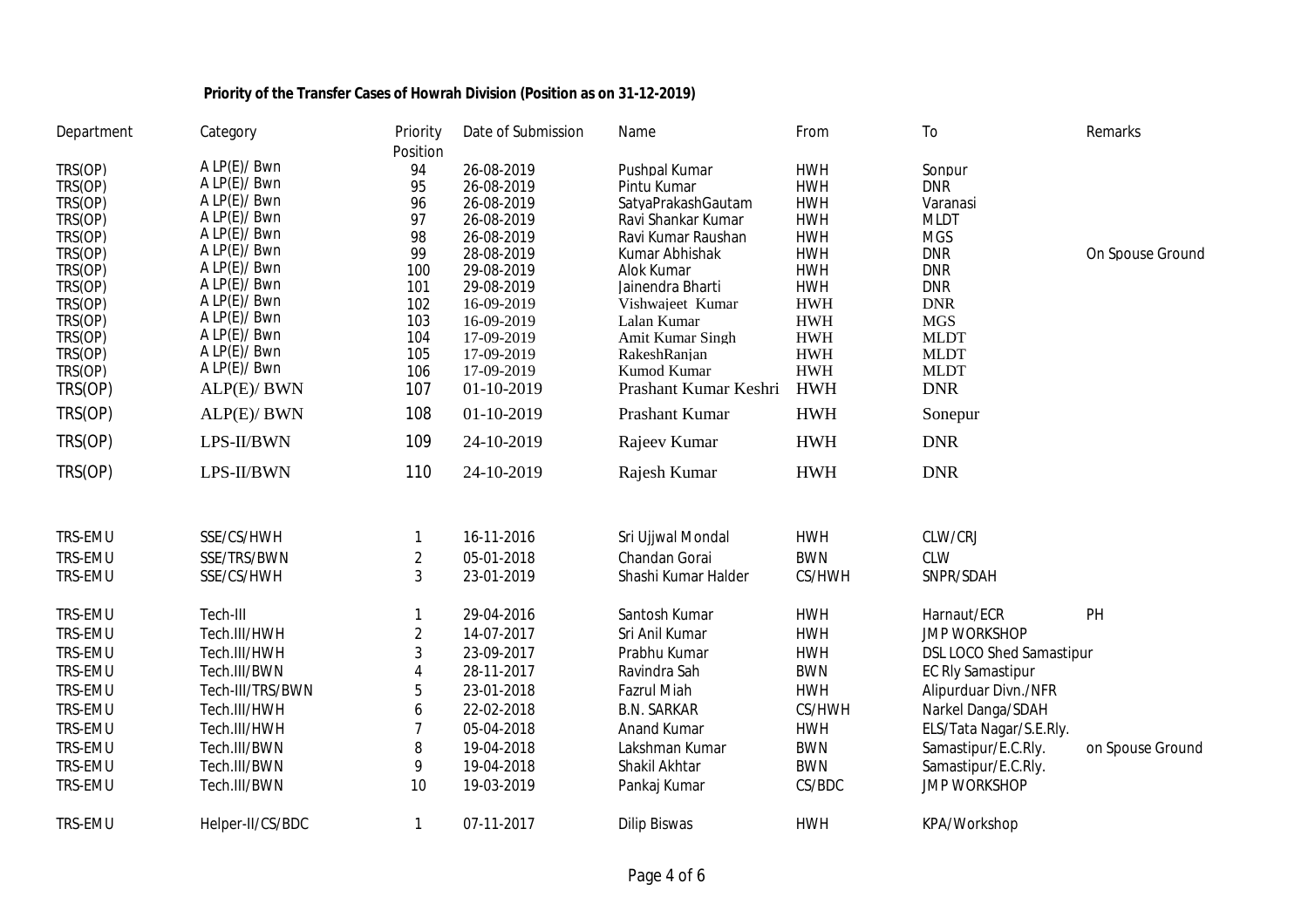| Department     | Category         | Priority<br>Position | Date of Submission | Name                   | From         | To                    | Remarks |
|----------------|------------------|----------------------|--------------------|------------------------|--------------|-----------------------|---------|
| TRS-EMU        | Helper-II/CS/HWH | $\overline{2}$       | 08-11-2017         | Satya Prakash          | <b>HWH</b>   | Harnaut Workshop/ECR  |         |
| TRS-EMU        | Helper-II/CS/BDC | 3                    | 17-05-2019         | Nil Ratan Biswas       | <b>BDC</b>   | KPA/Workshop          |         |
| TRS-ELS        | Tech-I           | $\mathbf{1}$         | 31-08-2016         | Shayamjee Thakur       | <b>HWH</b>   | Danapur/ECR           |         |
| TRS-ELS        | Tech-II          | 1                    | 03-06-2014         | Rakesh Kumar           | <b>HWH</b>   | Ranchi Division/SER   |         |
| TRS-ELS        | Tech-II          | $\overline{2}$       | 28-03-2018         | Yogendra Kumar         | <b>HWH</b>   | Workshop GKP          |         |
| TRS-ELS        | Tech-III         | 1                    | 01-01-2018         | Vikas Kumar            | <b>HWH</b>   | DNR/E.C.Rly.          |         |
| TRS-ELS        | Tech-III         | $\overline{2}$       | 01-01-2018         | Paras Ram Khoia        | <b>HWH</b>   | Ghaziabad/Delhi/N.Rly |         |
| TRS-ELS        | Tech-III         | $\mathfrak{Z}$       | 29-05-2018         | ANIL KUMAR CHOUDHURY   | <b>HWH</b>   | <b>KPA</b>            |         |
| TRS-ELS        | Tech-III         | 4                    | 26-03-2019         | Malav Kaushik Dutta    | <b>HWH</b>   | <b>KPA</b>            |         |
| TRS-ELS        | Tech-III         | 5                    | 15-10-2019         | Rajendra Gond          | <b>HWH</b>   | <b>KPA</b>            |         |
| TRS-ELS        | <b>HELPER</b>    | 1                    | 16-01-2018         | SANJIT GOPE            | <b>HWH</b>   | <b>KPA</b>            |         |
| TRS-ELS        | <b>HELPER</b>    | $\overline{2}$       | 23-02-2018         | SANKAR KUMAR DAS       | <b>HWH</b>   | <b>KPA</b>            |         |
| TRS-ELS        | <b>HELPER</b>    | 3                    | 28-03-2018         | Arup Hazra             | <b>HWH</b>   | <b>KPA</b>            |         |
| <b>TRS-ELS</b> | <b>HELPER</b>    | 4                    | 28-03-2018         | Sankar Roy             | <b>HWH</b>   | <b>KPA</b>            |         |
| <b>TRS-ELS</b> | <b>HELPER</b>    | 5                    | 29-05-2018         | Anil Kumar Choudhury   | <b>HWH</b>   | <b>KPA</b>            |         |
| TRS-ELS        | <b>HELPER</b>    | 6                    | 23-07-2019         | Soma Sarkar            | <b>HWH</b>   | SDAH                  |         |
| <b>TRS-ELS</b> | <b>HELPER</b>    | $\overline{7}$       | 08-08-2019         | Priyanka Sarkar        | <b>HWH</b>   | SDAH                  |         |
| <b>TRS-ELS</b> | <b>HELPER</b>    | 8                    | 29-08-2018         | Manas Bala             | <b>HWH</b>   | SDAH                  |         |
| Elect/TRD      | Tech III         | 01                   | 04.02.17           | Biltu Saha             | SSE/TRD/DKAE | <b>SDAH Division</b>  |         |
| Elect/TRD      | Tech III         | $\overline{2}$       | 06.11.17           | Sagar Malakar          | SSE/TRD/NDAE | <b>SDAH Division</b>  |         |
| Elect/TRD      | Tech II          | 1                    | 26.07.17           | Satish Kumar           | SSE/TRD/BMAE | DLW/Varanasi          |         |
| Elect/TRD      | T.W. Driver      | 01                   | 29.06.16           | Hari Singh             | SSE/TRD/NDAE | Firozpur Divn.        |         |
| Elect/TRD      | T.W. Driver      | 02                   | 13.11.17           | <b>Biswanath Patra</b> | SSE/TRD/NDAE | Khurda Divn.          |         |
| Elect/TRD      | Helper           | 1                    | 09-11-2017         | Pintu Biswas           | SSE/TRD/LLH  | <b>SDAH Division</b>  |         |
| Elect/TRD      | Helper           | $\overline{2}$       | 23-11-2017         | Bachchu Ram Chhatui    | SSE/TRD/DKAE | <b>SDAH Division</b>  |         |